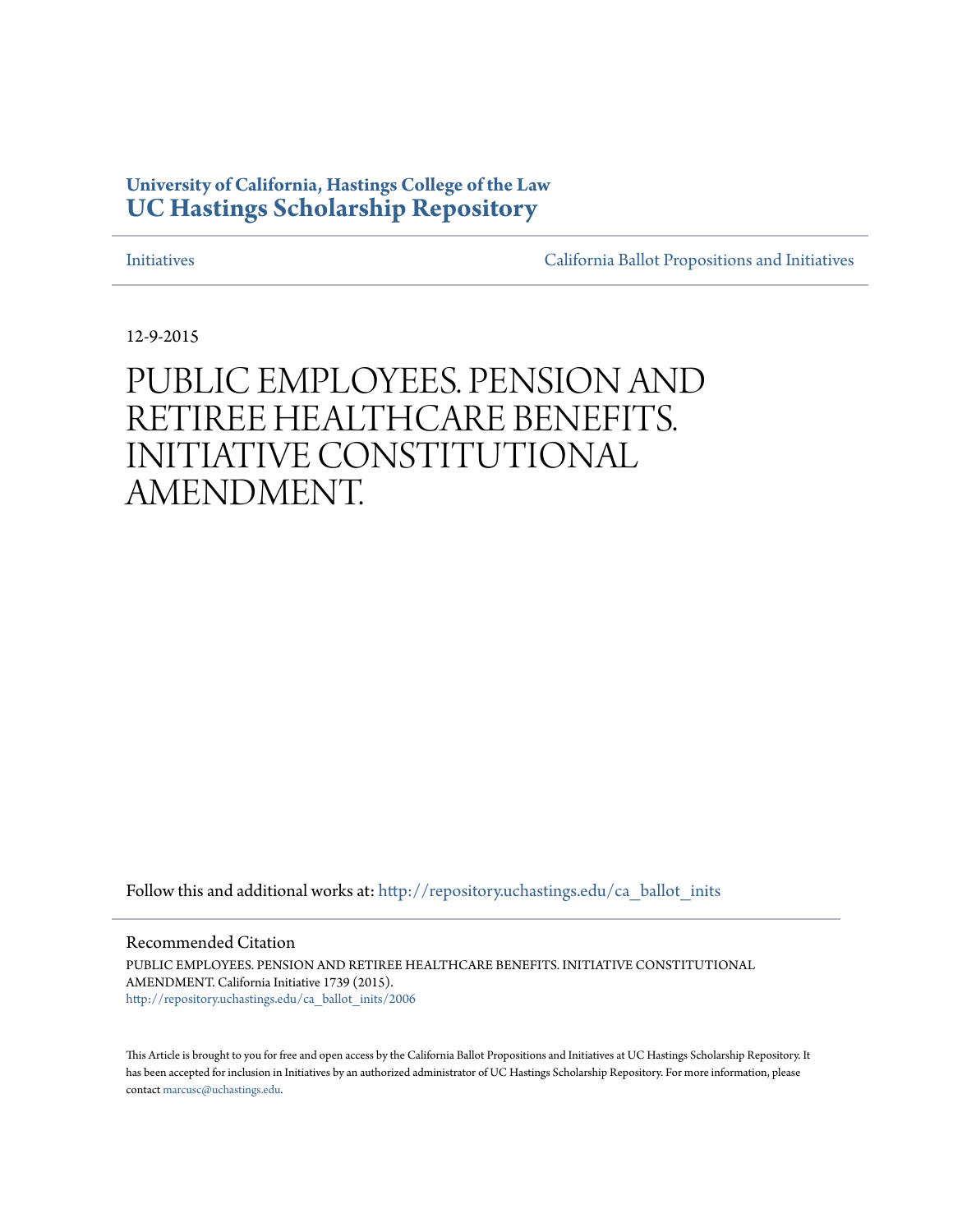The Attorney General of California has prepared the following title and summary of the chief purpose and points of the proposed measure:

## **PUBLIC EMPLOYEES. PENSION AND RETIREE HEALTHCARE BENEFITS. INITIATIVE CONSTITUTIONAL AMENDMENT.** Amends California Constitution to impose restrictions on employer contributions toward cost of pension and retiree healthcare benefits for new public employees, including those working in K-12 schools, higher education, hospitals, and police protection. Bars government employers from contributing amount more than 11% of an employee's base compensation (13% for safety employees) toward cost of pension and retiree healthcare benefits for public employees hired after January 1, 2019, and from paying more than one-half cost of such new public employees' pension and retiree healthcare benefits, unless higher portion is first approved by voters. Summary of estimate by Legislative Analyst and Director of Finance of fiscal impact on state and local government: **Significant effects—savings and costs—on state and local governments relating to compensation for governmental employees. The magnitude and timing of these effects would depend heavily on future decisions made by voters, governmental employers, the Legislature, Governor, and the courts.** (15-0077.)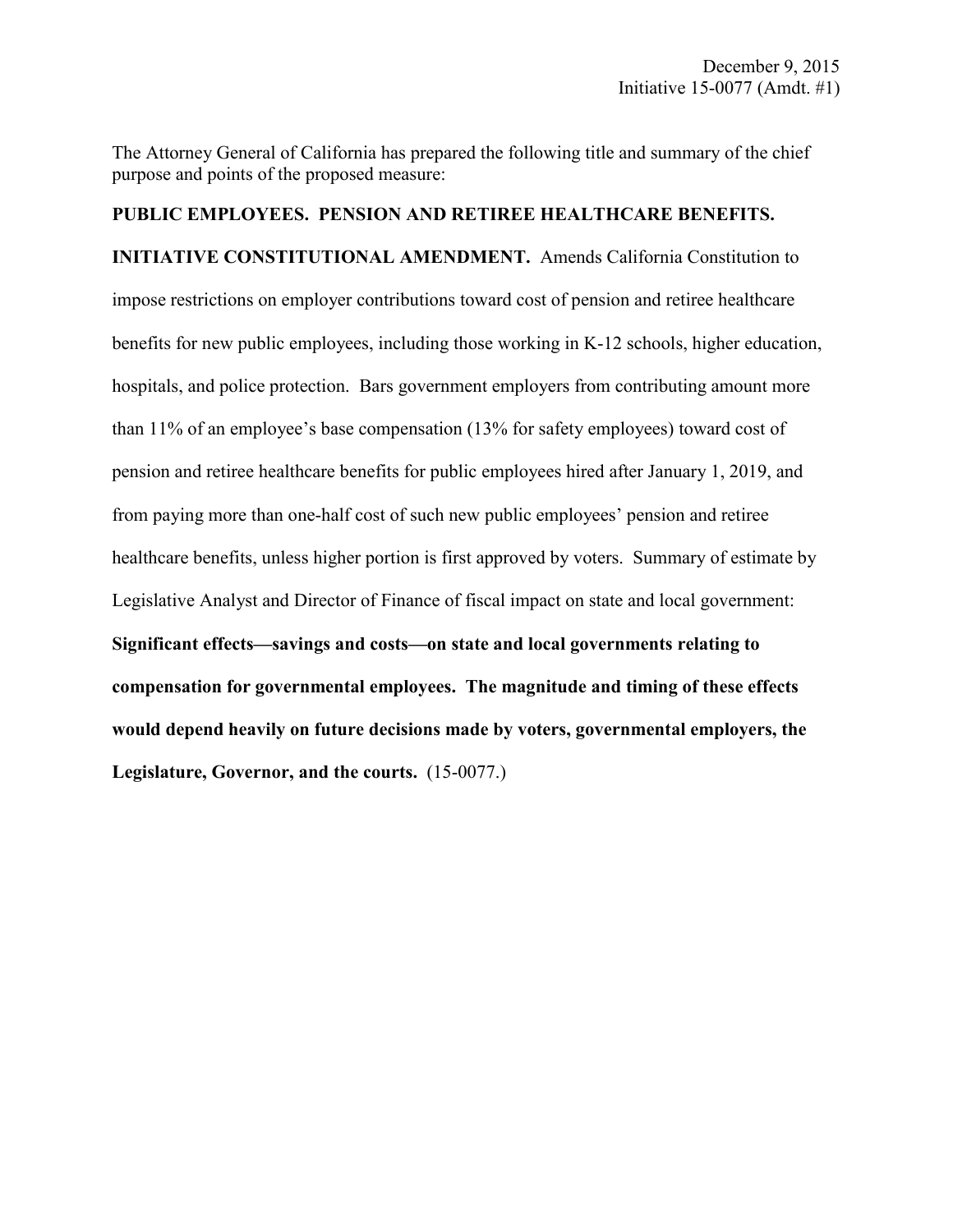Date: 10 - 16 - 2015

Initiative Coordinator Office of the Attorney General and the Contraction of the Attorney General and the Contraction of the Attorney General and the Contraction of the Attorney General and the Contraction of the Attorney General and the Contrac State of California PO Box 994255 Sacramento, CA 94244-25550

**ACAPIA** 

INITIATIVE COORDINATO' **ATTORNEY GENERAL'S OF** 

Re: Amendments: Proposed Initiative 15-0077

Dear Initiative Coordinator:

In accordance with subdivision (b) of Section 9002 of the Elections Code and in connection with the proposed statewide ballot measure ("Government Pension Cap Act of 2016") filed with your office on October 5, 2015, the undersigned proponents submit the enclosed amended text.

Please proceed to prepare the Circulating Title and Summary, in light of these amendments.

Thank you for your time and attention to this important matter.

Cluck Reel<br>Charle R Ree 2

Carl DeMaio

Pat Morris Bill Kampe

Tom Tait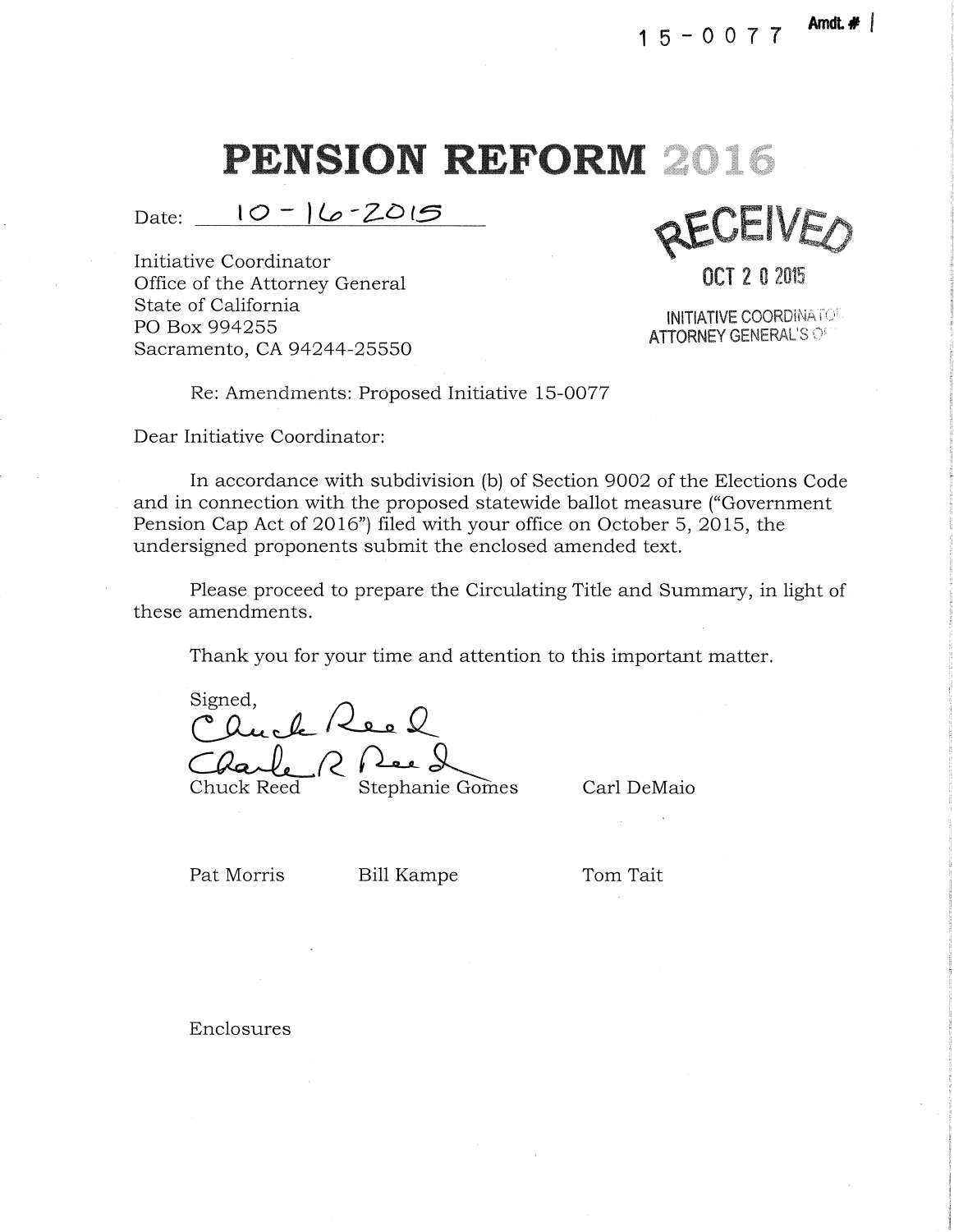$_{\text{Date:}}$   $_{\frac{10}{45}}$ 

Initiative Coordinator Office of the Attorney General State of California PO Box 994255 Sacramento, CA 94244-25550

Re: Amendments: Proposed Initiative 15-0077

Dear Initiative Coordinator:

In accordance with subdivision (b) of Section 9002 of the Elections Code and in connection with the proposed statewide ballot measure ("Government Pension Cap Act of 2016") filed with your office on October 5, 2015, the undersigned proponents submit the enclosed amended text.

Please proceed to prepare the Circulating Title and Summary, in light of these amendments.

Thank you for your time and attention to this important matter.

Signed,

Chuck Reed Stephanie Gomes Carl DeMaio

Pat Morris Bill Kampe Tom Tait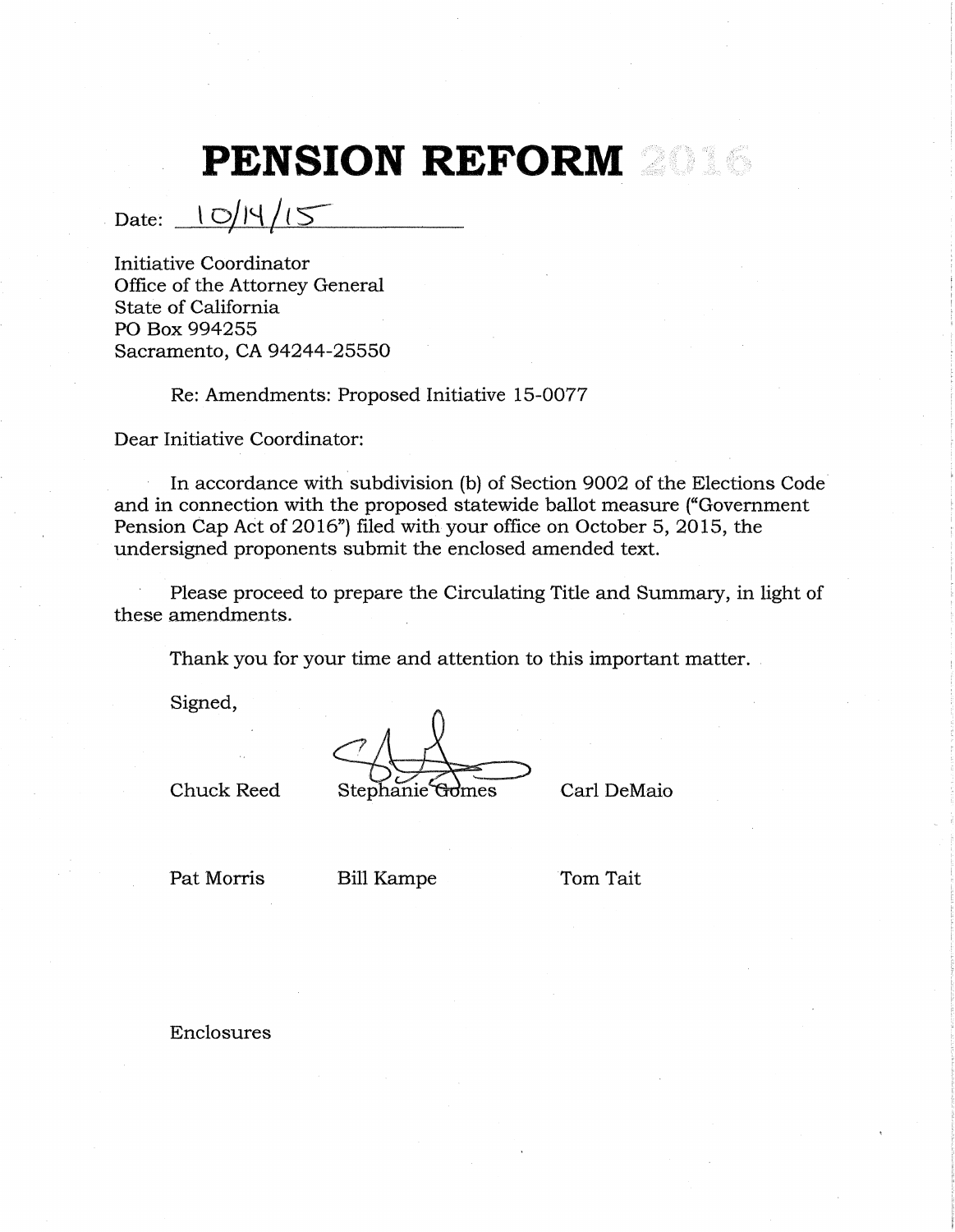### Date:  $|0 - 13 - 15|$

Initiative Coordinator Office of the Attorney General State of California PO Box 994255 Sacramento, CA 94244-25550

Re: Amendments: Proposed Initiative 15-0077

Dear Initiative Coordinator:

In accordance with subdivision (b) of Section 9002 of the Elections Code and in connection with the proposed statewide ballot measure ("Government Pension Cap Act of 2016") filed with your office on October 5, 2015, the undersigned proponents submit the enclosed amended text.

Please proceed to prepare the Circulating Title and Summary, in light of these amendments.

Thank you for your time and attention to this important matter.

Signed,

le Man

Chuck Reed Stephanie Gomes Carl DeMaio

Pat Morris Bill Kampe Tom Tait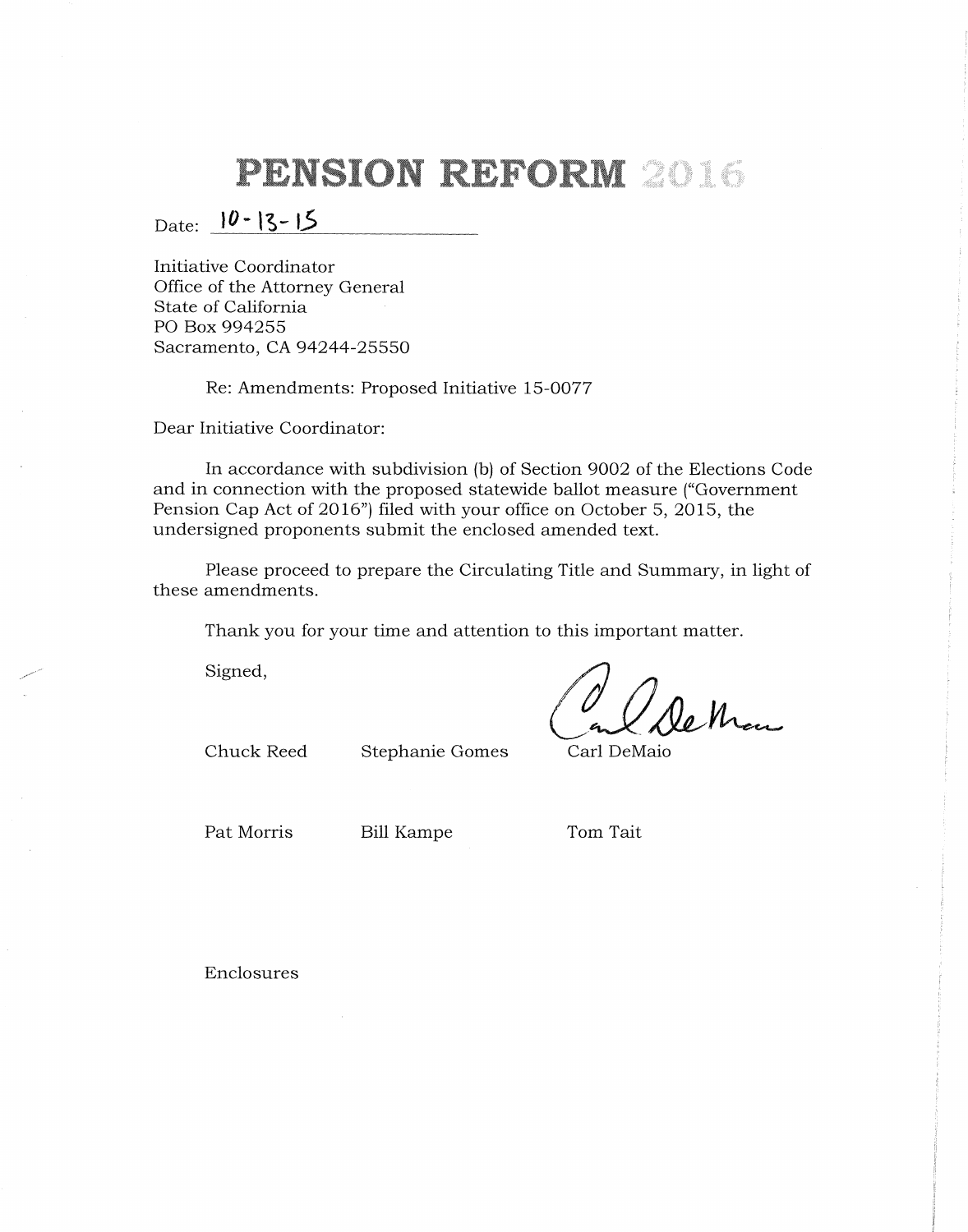Date: **lo/14(t5** 

Initiative Coordinator Office of the Attorney General State of California PO Box 994255 Sacramento, CA 94244-25550

Re: Amendments: Proposed Initiative 15-0077

Dear Initiative Coordinator:

In accordance with subdivision (b) of Section 9002 of the Elections Code and in connection with the proposed statewide ballot measure ("Government Pension Cap Act of 2016") filed with your office on October 5, 2015, the undersigned proponents submit the enclosed amended text.

Please proceed to prepare the Circulating Title and Summary, in light of these amendments.

Thank you for your time and attention to this important matter.

Signed,

Chuck Reed Stephanie Gomes Carl DeMaio

Pat Morris

**Bill Kampe** 

Tom Tait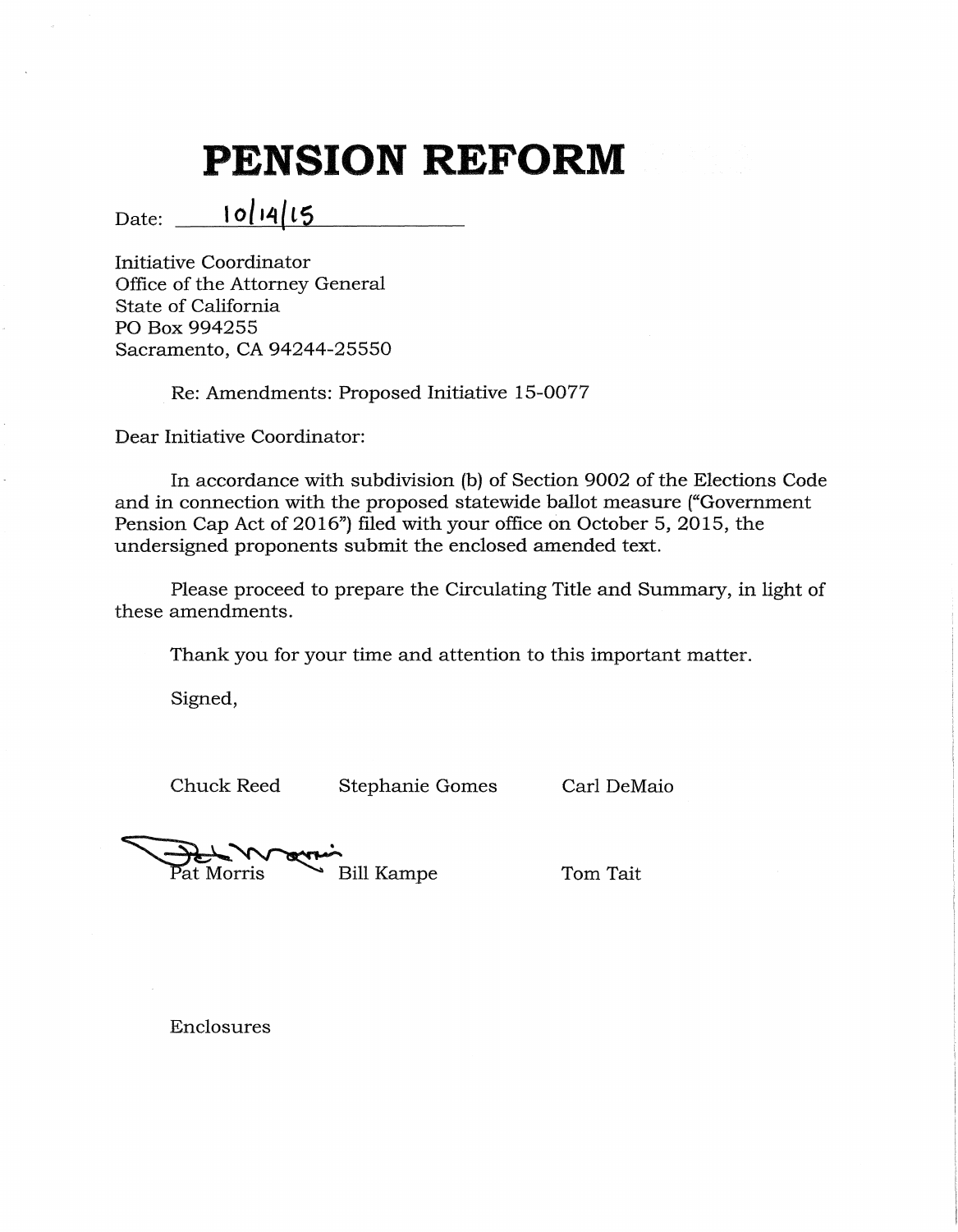#### $Date: 10/13/2015$

Initiative Coordinator Office of the Attorney General State of California PO Box 994255 Sacramento, CA 94244-25550

Re: Amendments: Proposed Initiative 15-0077

Dear Initiative Coordinator:

In accordance with subdivision (b) of Section 9002 of the Elections Code and in connection with the proposed statewide ballot measure ("Government Pension Cap Act of 2016") filed with your office on October 5, 2015, the undersigned proponents submit the enclosed amended text.

Please proceed to prepare the Circulating Title and Summary, in light of these amendments.

Thank you for your time and attention to this important matter.

Signed,

Chuck Reed Stephanie Gomes Carl DeMaio

13 ill Kampe

Pat Morris Bill Kampe Tom Tait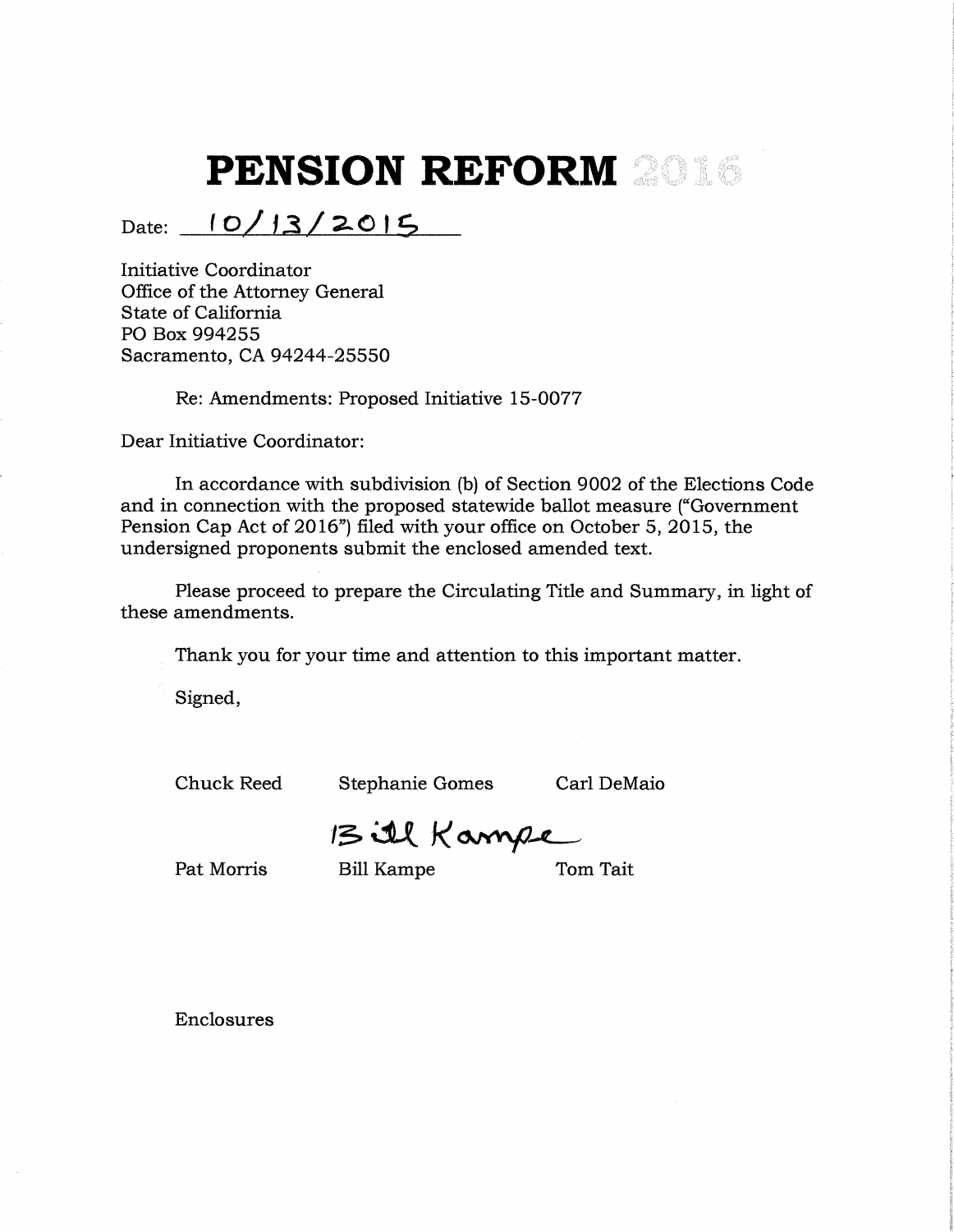October 12, 2015 Date:

Initiative Coordinator Office of the Attorney General State of California PO Box 994255 Sacramento, CA 94244-25550

Re: Amendments: Proposed Initiative 15-0077

Dear Initiative Coordinator:

In accordance with subdivision (b) of Section 9002 of the Elections Code and in connection with the proposed statewide ballot measure ("Government Pension Cap Act of 2016") filed with your office on October 5, 2015, the undersigned proponents submit the enclosed amended text.

Please proceed to prepare the Circulating Title and Summary, in light of these amendments.

Thank you for your time and attention to this important matter.

Signed,

Chuck Reed Stephanie Gomes

Carl DeMaio

Pat Morris Bill Kampe Tom Tait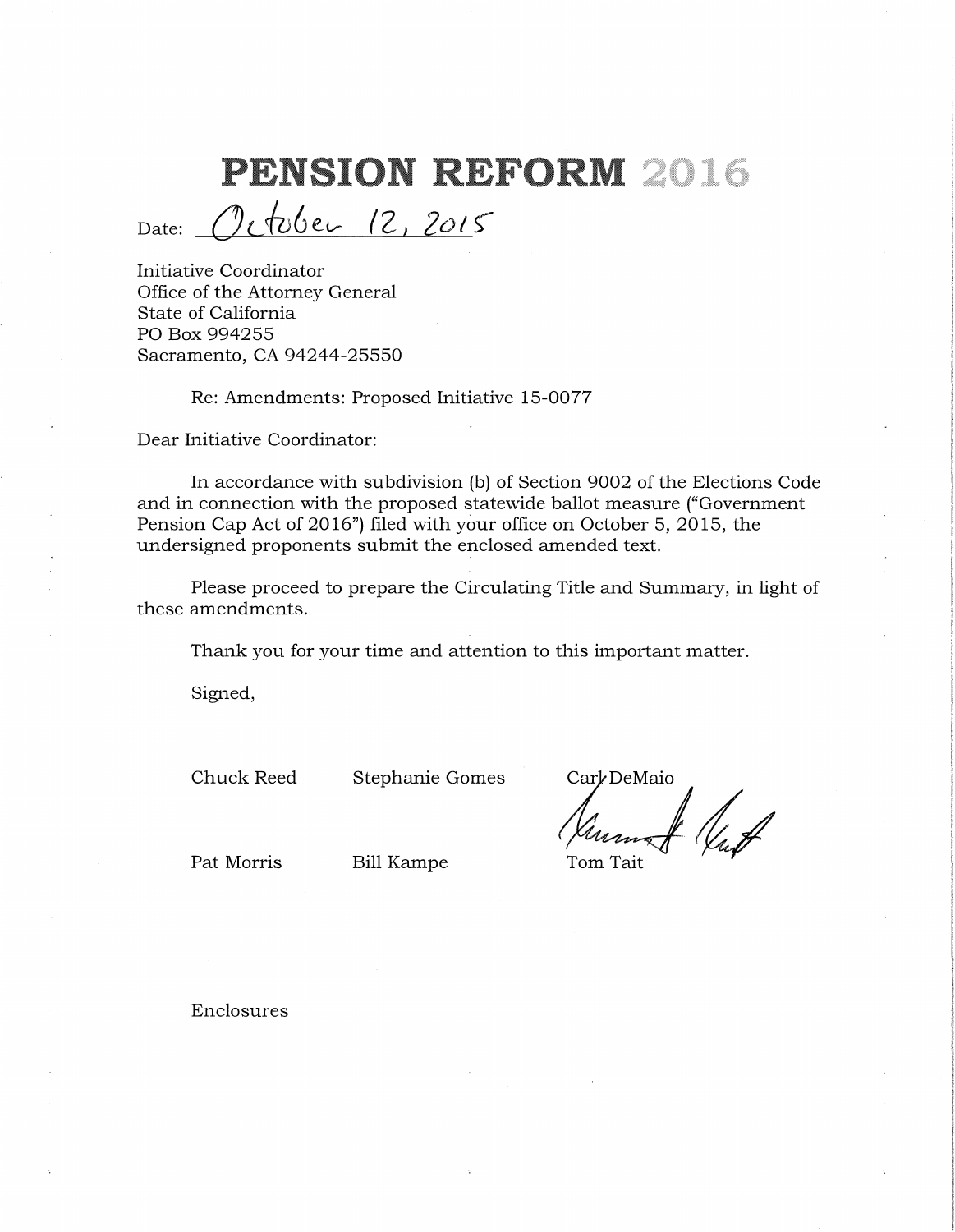#### **Government Pension Cap Act of 2016**

SECTION 1. TITLE.

This measure shall be known and may be cited as "Government Pension Cap Act of 2016."

SECTION 2. STATEMENT OF FINDINGS AND PURPOSE.

(a) Government has an obligation to provide essential services that protect the safety, health, welfare, and quality of life enjoyed by all Californians. State and local governments face reduction or elimination of essential services because of costly, unsustainable retirement benefits granted to government employees.

(b) Almost all of these benefits were granted without the consent of voters. Consequently, the need to empower voters to reform retirement benefits for new government employees is a matter of statewide concern.

(c) Therefore, the people hereby amend the Constitution to limit the cost of retirement benefits granted to new government employees and to empower voters to approve or reject any proposed increases in those limits.

SECTION 3. Section 23 of Article XVI of the California State Constitution is added to read as follows:

Sec. 23 (a) Government employers shall not contribute more than 11 percent of base compensation for a new employee's retirement benefits. Government employers shall not contribute more than 13 percent of base compensation for a new safety employee's retirement benefits. All other costs, including unfunded liability costs, of a new employee's retirement benefits shall be the responsibility of the employee, unless the voters of that jurisdiction establish a new limitation.

(b) Government employers shall not pay more than one-half of the total cost of retirement benefits for new government employees unless the voters of that jurisdiction have approved paying that higher proportion.

(c) Challenges to the actions of a government employer or retirement board to comply with requirements of this section may only be brought in the courts of California exercising judicial power as provided in Article VI or in the courts of the United States.

(d) Nothing in this section shall alter any provisions of a labor agreement in effect as of the effective date of this Act, but this Section shall apply to any successor labor agreement, renewal or extension entered into after the effective date of this Act. Nothing in this section shall be interpreted to amend or modify section 9 of Article I.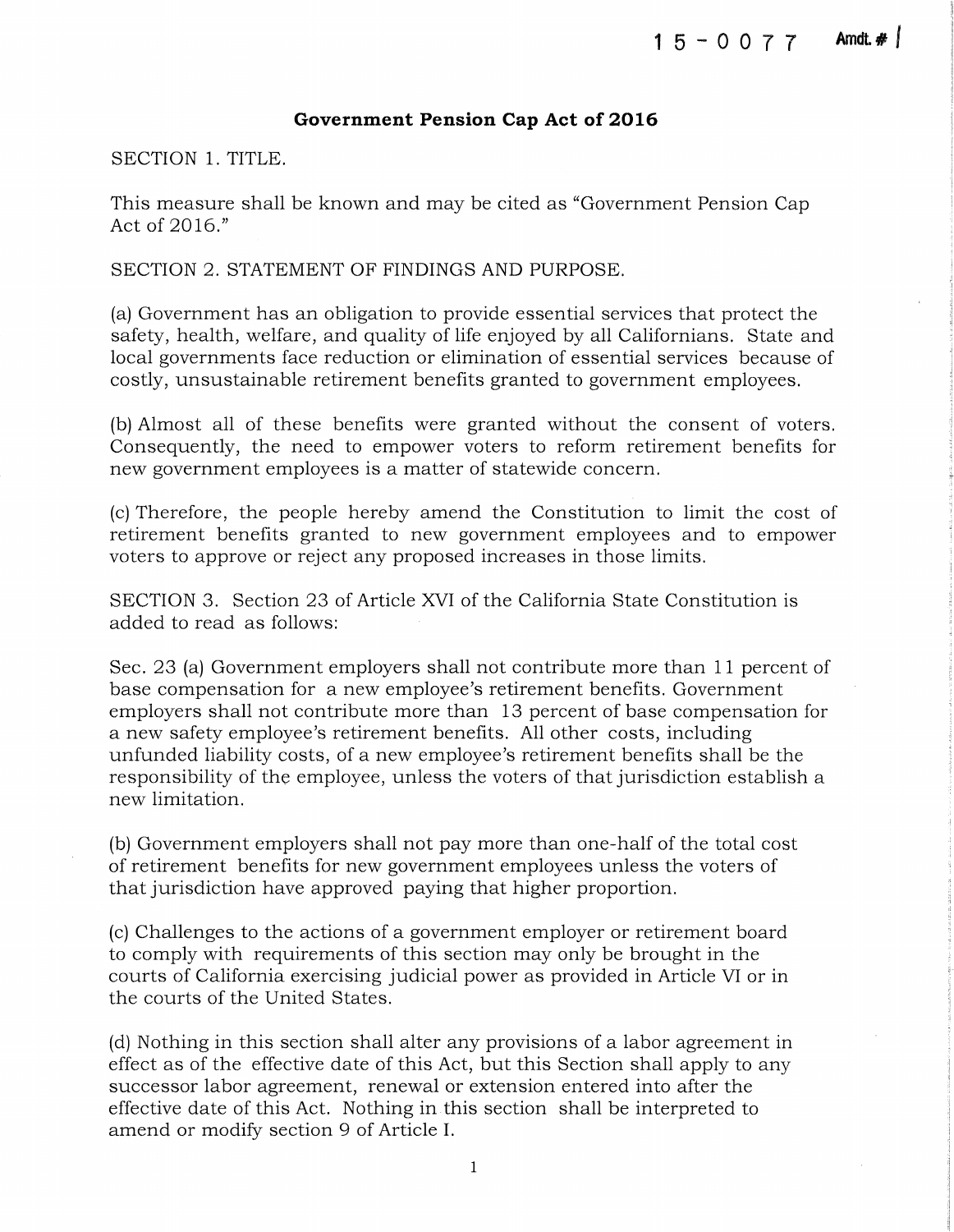(e) Nothing in this section shall be interpreted to limit the ability of government employers to offer defined benefit pension plans or defined contribution plans or a combination of both plans for new employees, subject to the limitations in this section.

(f) Government employers may provide disability benefits and death benefits for new employees which are not subject to the limitations of this section.

(g) For the purpose of this section, the following definitions shall be applied:

(1) "New employee" means any of the following:

(A) An individual who becomes a member of any state or local public retirement system in California for the first time on or after January 1, 2019, and who was not a member of any other state or local public retirement system in California prior to that date.

(B) An individual who becomes a member of a state or local public retirement system in California for the first time on or after January 1, 2019, and who was a member of another public retirement system prior to that date, but who was not subject to reciprocity under subdivision (c) of California Government Code Section 7522.02 as it existed on September 1, 2015.

(C) An individual who was an active member in a state or local retirement system in California and who, after a break in service of more than six months, returned to active membership in that system with a new employer. For purposes of this subdivision, a change in employment between state entities or from one school employer to another shall not be considered as service with a new employer.

(2) "Government employer" means the state, or a political subdivision of the state including, but not limited to, counties, cities, charter counties, charter cities, charter city and counties, school districts, special districts, boards, commissions, the Regents of the University of California, California State University, and agencies thereof.

(3) "Retirement benefits" includes defined benefit pension plans, defined contribution plans, retiree healthcare plans, Medicare, Social Security, or any form of deferred compensation provided by government employers. "Retirement benefits" does not include death and disability benefits.

(4) A "new safety employee" means any new government employee as defined in  $(g)$  (1) who is also a police officer or sheriff duly certified in their